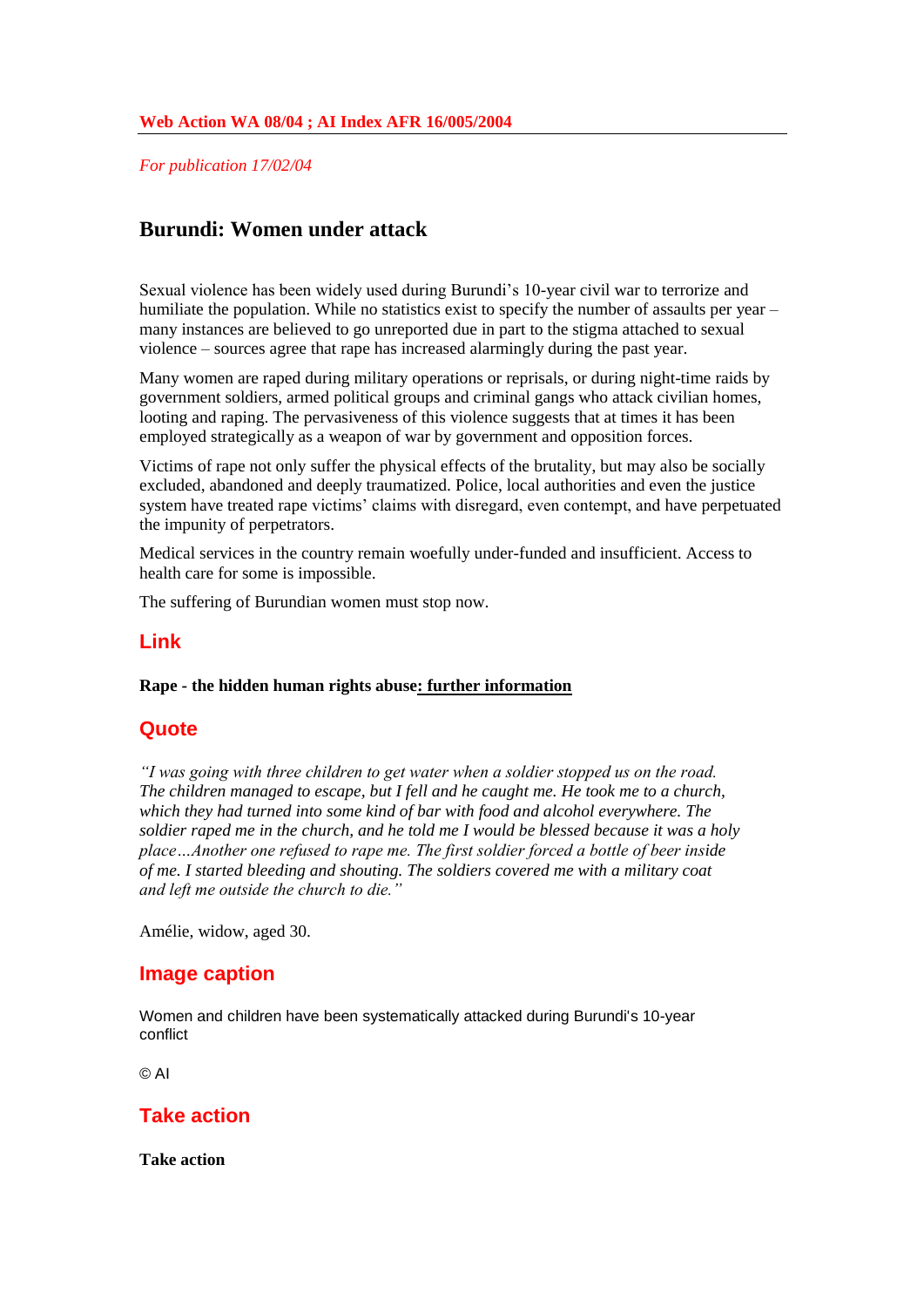Please write to the President of Burundi, urging him to make the prevention of sexual assault, the provision of care and treatment for victims and the bringing to justice of perpetrators a national priority:

## **Letter**

Dear President

I am deeply concerned by widespread sexual violence against women in Burundi, which has been allowed to become an entrenched feature of Burundi's human rights crisis, largely because of the failure of government authorities to bring to justice the perpetrators.

As a result of the context of armed conflict and the widespread discrimination against women in Burundi, thousands of women have suffered grave human rights abuse at the hands of all the parties to the ten-year-long civil war, and rape is believed to be on the increase.

I am alarmed by reports that victims who seek justice are currently confronted by a system that ignores, denies and even condones violence against women and protect perpetrators. There is no doubt that the impunity which the security forces have enjoyed for rape and other human rights violations, and the lack of accountability of armed political groups, has been a key factor in allowing rape and other forms of sexual violence to reach the current alarming proportions.

I appeal to you to take a strong public stance on violence against women sending a clear message that it is neither inevitable nor acceptable and that those responsible will be brought to justice.

To this end, I urge you to :

- build the capacity and integrity of the security forces and judiciary to ensure that allegations of rape and other crimes of sexual violence by the security forces are promptly investigated and where founded, the alleged perpetrators are brought to justice.
- transfer the jurisdiction for human rights violations committed by military personnel on active duty, particularly against civilians, to ordinary civilian courts;
- ensure that women and girls in all areas have free access to testing for sexually transmitted diseases including HIV/AIDS, as well as emergency contraception and post-exposure prophylactic drugs to prevent infection.
- give greater priority and resources to developing, supporting and promoting education programs targeting the public and community leaders on the importance of not stigmatizing women victims of violence and allowing them to speak out and seek help.

Violence against women is an obstacle to the achievement of equality, development and peace. I urge you to urgently address violence against women in Burundi, including the background widespread discrimination against women.

Yours sincerely,

## **Appeals to**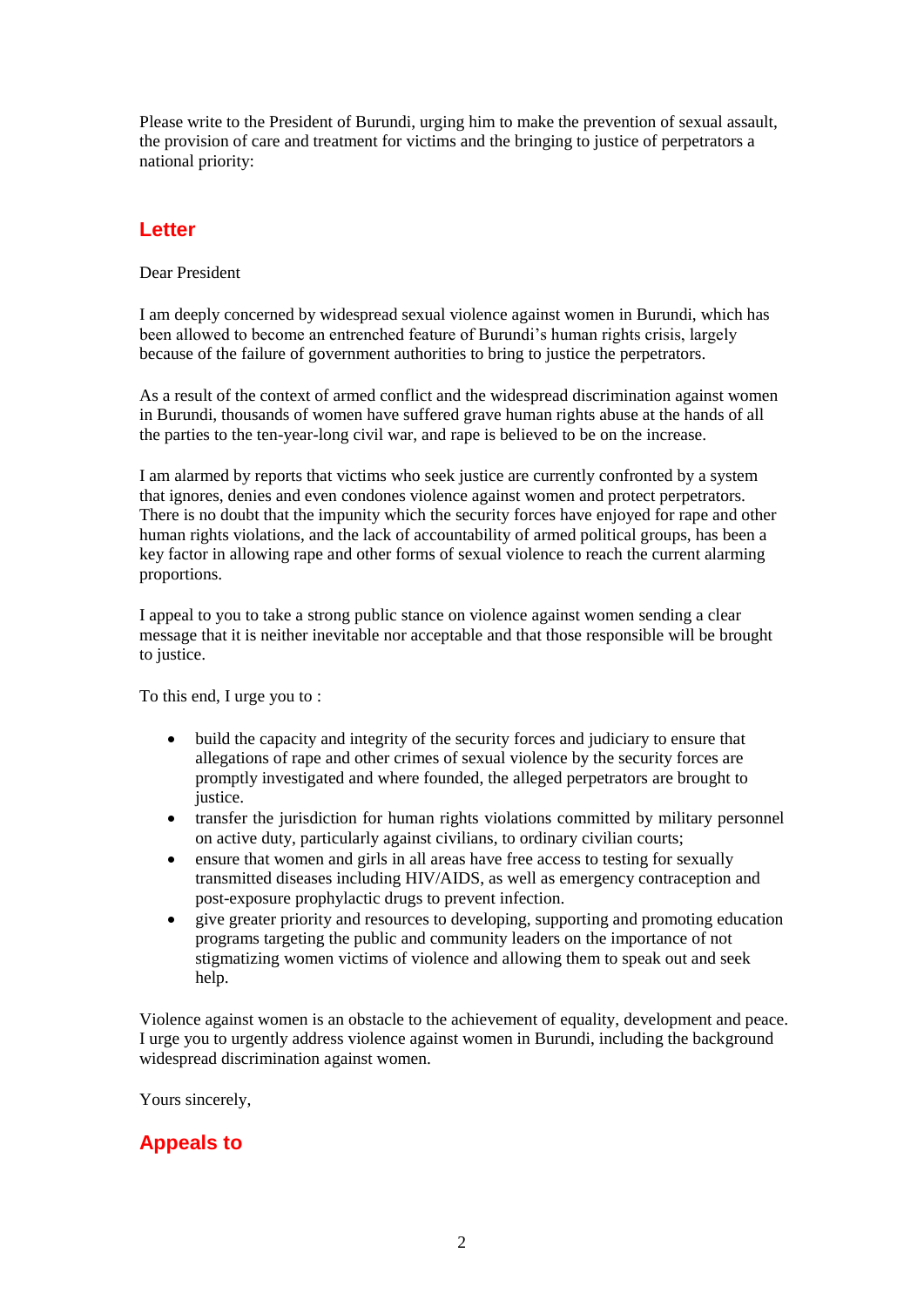President of the Republic Son Excellence Monsieur Domitien NDAYIZEYE Président de la République La Présidence Burundi **Faxes: + 257 21 26 70 Telegrams: President, Présidence, Bujumbura, Burundi**

### **Salutation: Monsieur le Président de la République / Your Excellency**

## **Background article**

### **Title**

### **Burundi: Rape - the hidden human rights abuse**

### **Text**

Rape has become an entrenched feature of Burundi's 10-year armed conflict and human rights crisis because the perpetrators – whether government soldiers, members of armed political groups, or private individuals - have largely not been brought to justice. Rape has, however, also been exacerbated by widespread discrimination against women and its consequences have been aggravated by poverty, internal displacement and a failing health system.

Rape is not confined to the areas most affected by the conflict. Domestic rape and rape of young girls, sometimes in the belief that it will provide protection or cure from HIV/AIDS, is also common and appears to be increasing.

Victims of rape not only suffer the physical effects of the brutality—wounds, pregnancy, HIV/AIDS and other diseases, and even death resulting from their injuries—but may also be socially ostracized, abandoned and deeply traumatized. Police, local authorities and the justice system have largely treated rape victims' claims with disregard, even contempt, and perpetuated the impunity of perpetrators. The likelihood of bringing a successful case against the perpetrator—if and when the woman is actually able to identify him—is slight indeed. The odds against increase substantially if the alleged perpetrator is a member of the government security forces.

Medical services in the country remain woefully under-funded and insufficient. Interventions by humanitarian organizations have enabled women in some areas to receive this medical care, including free post-exposure prophylactic drugs to prevent HIV infection, in the immediate aftermath of the rape. However, in practice, these services are not available in many provinces, particularly to women who live far from health centres or in areas of conflict. Sometimes the medicines are just not available. Many people still do not know that such care or drugs exist.

In some areas, religious figures and local authorities have encouraged families to accept and support rape victims, but profound issues of stigma still remain. Some women reportedly refrain from seeking medical treatment because of the risk that they will subsequently be identified as rape victims in their community. The epidemic of rape and women's inability or unwillingness to find treatment following sexual assaults are undoubtedly contributing to the intensification of the HIV/AIDS crisis in Burundi.

Despite recent political progress towards political settlement of the armed conflict, rape and sexual violence is continuing, and urgent action is required. The proliferation of small arms